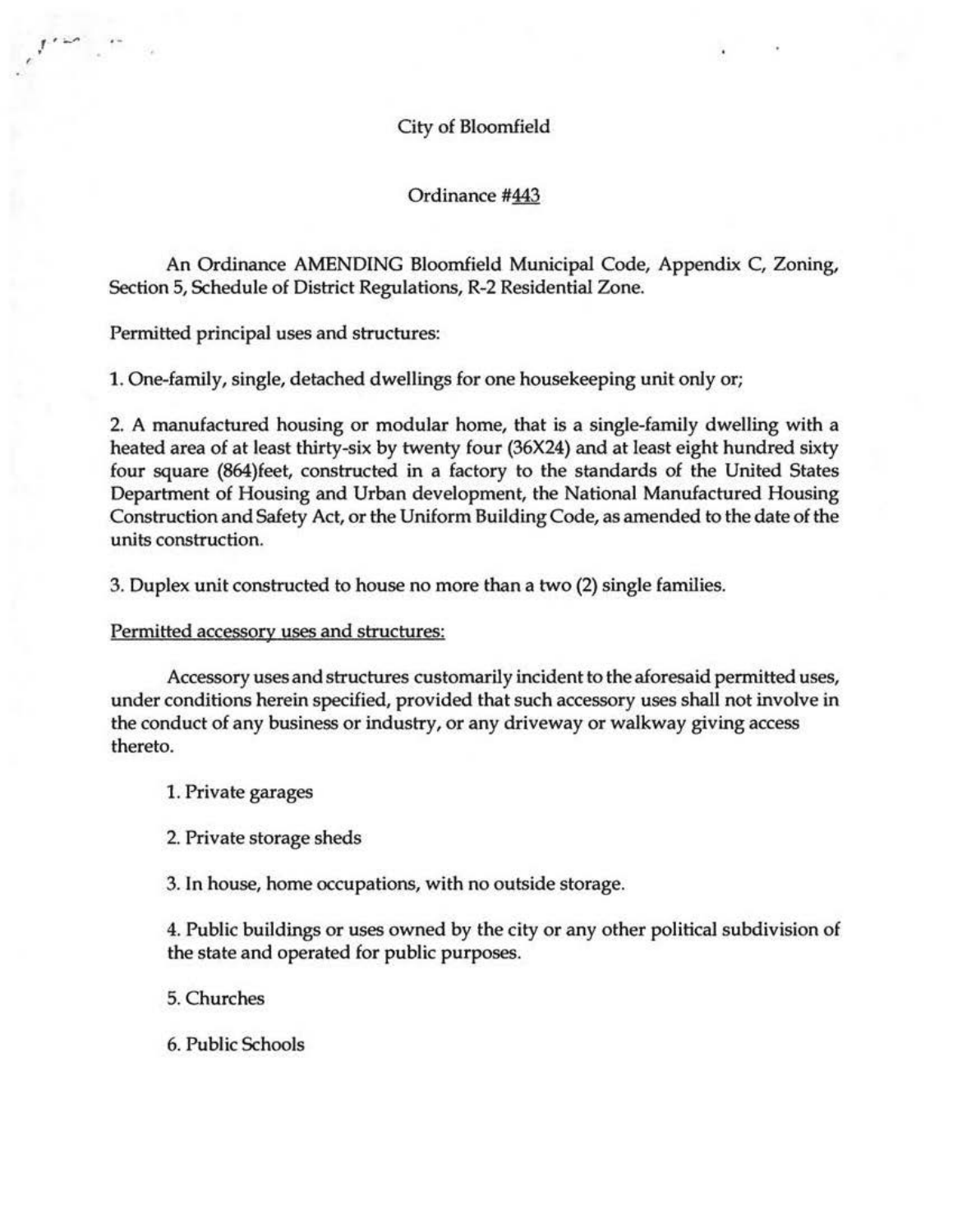## Prohibited uses and structures:

1. No display of signs referring to home occupations.

2. No visible outside storage regarding home occupations.

3. No livestock.

4. No swine including domesticated swine (pot belly pigs)

5. No Domestic fowl

6. No commercial or industrial uses.

7. Single wide manufactured homes.

Special Use:

 $r \cdot r$ 

'

The following uses are allowed, provided that a special use has been granted. Before any special use is granted, it shall be shown that the proposed use will not be detrimental to the public health, safety, welfare or injurious to other property or improvements in the same vicinity:

1. Museums, and libraries.

2. Cemeteries

3. Private schools

Minimum lot and set back requirements:

1. Each lot for a single family unit shall be a minimum of six thousand (6000) square feet, with a minimum front lot line of sixty (60) feet.

2. Each lot for a duplex unit shall be a minimum of eight thousand (8000) square feet with a minimum lot line of eighty (80) feet.

3. Front setbacks shall be a minimum depth of twenty (20) feet from backside of sidewalk. Should no sidewalk be available at time of construction, said setback measurements shall start four (4) feet from the edge of existing roadway, for a total of a minimum of twenty-four (24) feet.

4. Side setbacks shall be a minimum of five and one half  $(5\frac{1}{2})$  feet from the property line.

5. Rear setbacks shall be a minimum of fifteen (15) feet from the rear property line.